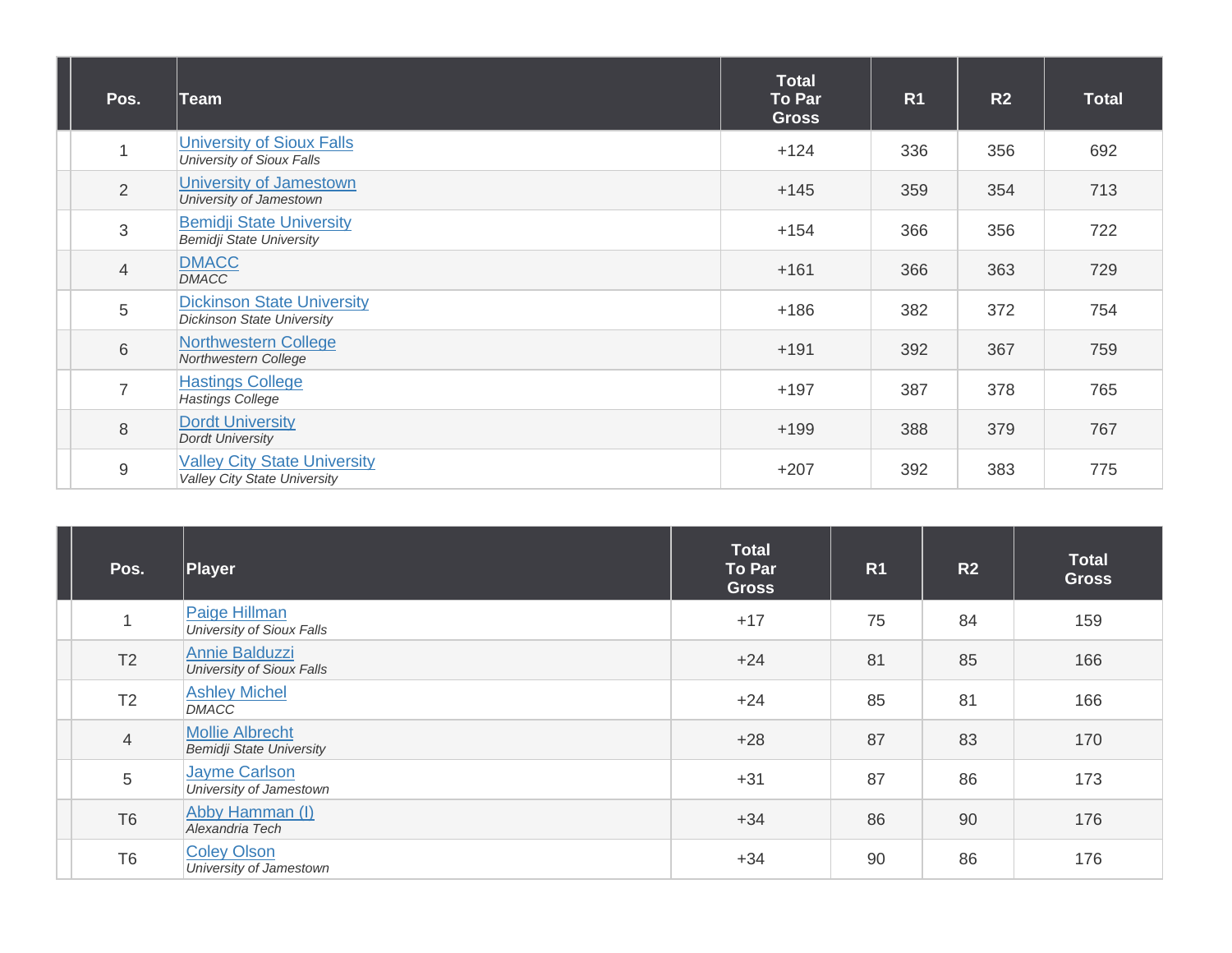| T <sub>6</sub>  | <b>Abbey Aklestad</b><br><b>Dickinson State University</b>        | $+34$ | 88 | 88  | 176 |
|-----------------|-------------------------------------------------------------------|-------|----|-----|-----|
| 9               | Izzy Marchino<br>University of Jamestown                          | $+36$ | 90 | 88  | 178 |
| 10              | <b>Emily Hulshof</b><br>Northwestern College                      | $+38$ | 89 | 91  | 180 |
| 11              | <b>Mackenzie Loseke</b><br><b>Hastings College</b>                | $+39$ | 91 | 90  | 181 |
| T <sub>12</sub> | <b>Morgan Sammon</b><br><b>Bemidji State University</b>           | $+40$ | 93 | 89  | 182 |
| T <sub>12</sub> | <b>Jace Steier</b><br><b>Dickinson State University</b>           | $+40$ | 87 | 95  | 182 |
| 14              | <b>Jocelyn Braunberger</b><br><b>Valley City State University</b> | $+41$ | 95 | 88  | 183 |
| T <sub>15</sub> | <b>Breilyn Riggin</b><br><b>Dickinson State University</b>        | $+42$ | 93 | 91  | 184 |
| T <sub>15</sub> | <b>Taylor Balsley</b><br><b>DMACC</b>                             | $+42$ | 95 | 89  | 184 |
| T <sub>15</sub> | <b>Shelby Schroeder</b><br><b>Hastings College</b>                | $+42$ | 90 | 94  | 184 |
| T18             | <b>Maddi Hanson</b><br><b>University of Sioux Falls</b>           | $+43$ | 84 | 101 | 185 |
| T18             | <b>Martha Stein</b><br>Northwestern College                       | $+43$ | 93 | 92  | 185 |
| <b>T20</b>      | <b>Josie Nyblom</b><br><b>Bemidji State University</b>            | $+44$ | 92 | 94  | 186 |
| T20             | <b>Kyra Vogel</b><br>University of Jamestown                      | $+44$ | 92 | 94  | 186 |
| 22              | Olivia Wallace (I)<br>University of Jamestown                     | $+45$ | 95 | 92  | 187 |
| T <sub>23</sub> | Vaida Behnke (I)<br><b>Bemidji State University</b>               | $+46$ | 93 | 95  | 188 |
| T <sub>23</sub> | Teagan Fee (I)<br>University of Jamestown                         | $+46$ | 95 | 93  | 188 |
| T23             | <b>Krista Swenson</b><br>DMACC                                    | $+46$ | 91 | 97  | 188 |
| T <sub>23</sub> | <b>Bailey Weg</b><br><b>Dordt University</b>                      | $+46$ | 95 | 93  | 188 |
| T <sub>27</sub> | <b>Ashley Tackett</b><br>University of Sioux Falls                | $+47$ | 96 | 93  | 189 |
| T <sub>27</sub> | <b>Hayle Shanks</b><br><b>Valley City State University</b>        | $+47$ | 94 | 95  | 189 |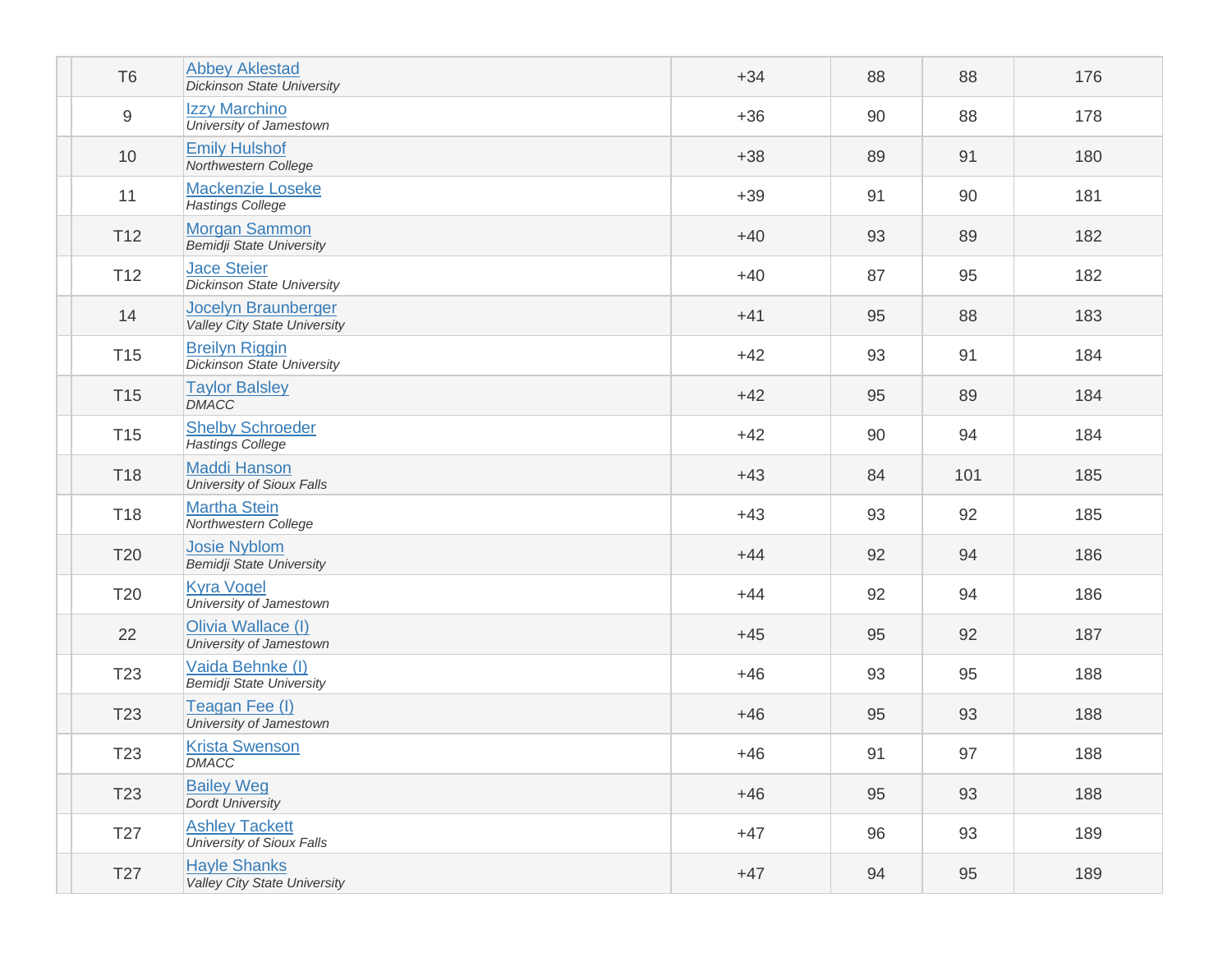| T27        | <b>Rachel Bostwick</b><br><b>Dordt University</b>               | $+47$ | 93  | 96  | 189 |
|------------|-----------------------------------------------------------------|-------|-----|-----|-----|
| 30         | <b>Faith Justesen</b><br>University of Jamestown                | $+48$ | 93  | 97  | 190 |
| <b>T31</b> | Haley Malone (I)<br>University of Jamestown                     | $+49$ | 90  | 101 | 191 |
| <b>T31</b> | <b>Quinn Eslinger</b><br><b>DMACC</b>                           | $+49$ | 95  | 96  | 191 |
| 33         | <b>Maddy Sawyer</b><br><b>Bemidji State University</b>          | $+50$ | 102 | 90  | 192 |
| 34         | <b>Kerri Kroeze</b><br><b>Dordt University</b>                  | $+51$ | 97  | 96  | 193 |
| T35        | <b>Savannah Vincent</b><br><b>University of Sioux Falls</b>     | $+52$ | 100 | 94  | 194 |
| T35        | <b>Laci Davenport</b><br>Northwestern College                   | $+52$ | 101 | 93  | 194 |
| 37         | <b>Katie Leblanc</b><br><b>Bemidji State University</b>         | $+53$ | 94  | 101 | 195 |
| 38         | Olivia Olson<br><b>Dordt University</b>                         | $+55$ | 103 | 94  | 197 |
| 39         | <b>Nevaeh Davis</b><br><b>Valley City State University</b>      | $+56$ | 95  | 103 | 198 |
| 40         | <b>Isabel Gittings</b><br><b>Hastings College</b>               | $+57$ | 103 | 96  | 199 |
| 41         | <b>Taylor Van Ostrand</b><br>Northwestern College               | $+58$ | 109 | 91  | 200 |
| T42        | <b>Riley Lanning</b><br>Hastings College                        | $+62$ | 103 | 101 | 204 |
| T42        | <b>Anna Cafferty</b><br><b>Hastings College</b>                 | $+62$ | 106 | 98  | 204 |
| 44         | Savannah Byfuglien (I)<br><b>Bemidji State University</b>       | $+64$ | 110 | 96  | 206 |
| T45        | Dani Nolde<br><b>DMACC</b>                                      | $+65$ | 102 | 105 | 207 |
| T45        | <b>Ashley McKittrick</b><br><b>Valley City State University</b> | $+65$ | 110 | 97  | 207 |
| T47        | Grace Van Brocklin (I)<br><b>Bemidji State University</b>       | $+70$ | 111 | 101 | 212 |
| T47        | <b>Kella Norby</b><br><b>Dickinson State University</b>         | $+70$ | 114 | 98  | 212 |
| 49         | <b>Sydney Staus</b><br>Valley City State University             | $+75$ | 108 | 109 | 217 |